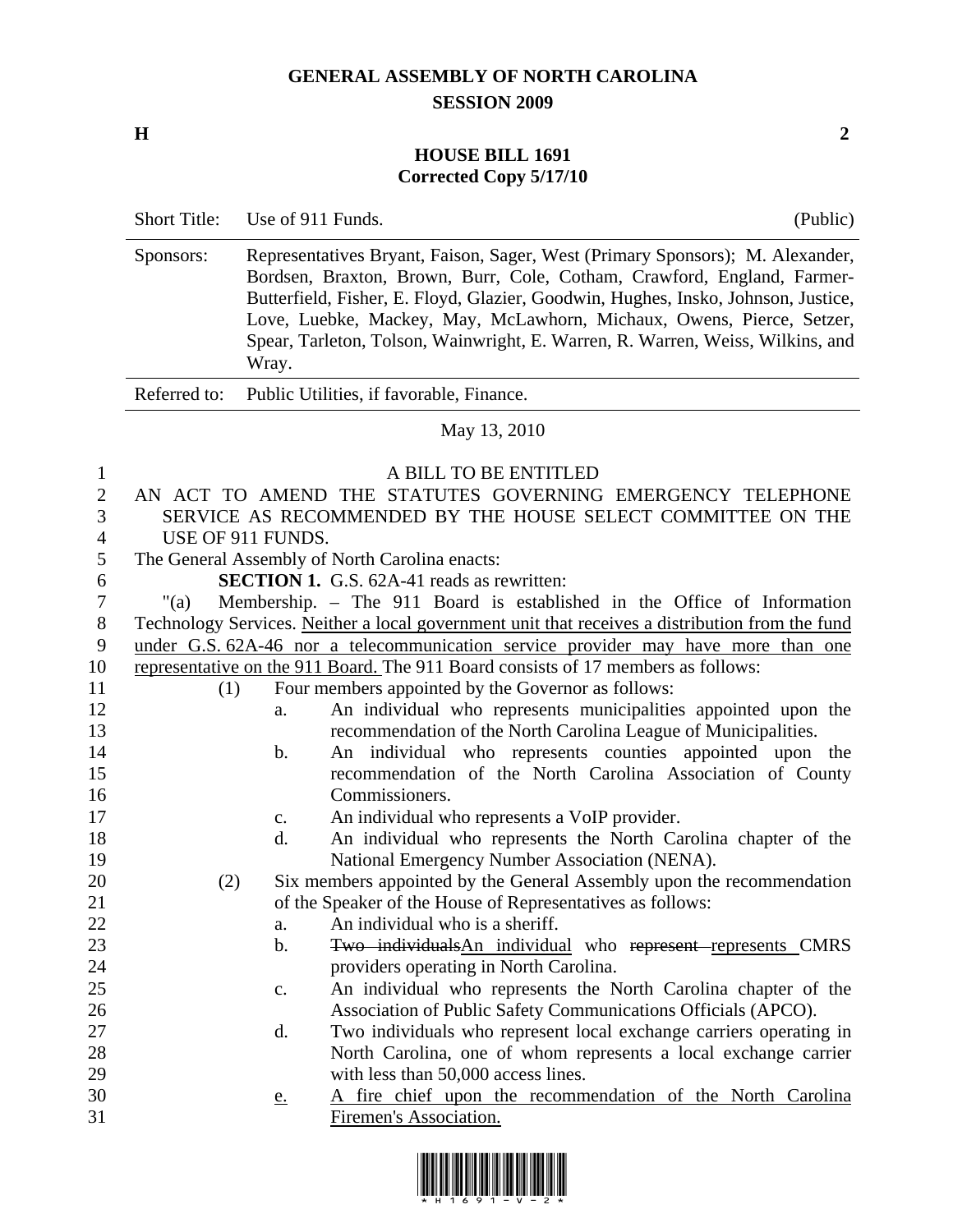|                         |         | <b>General Assembly of North Carolina</b>                                                        | <b>Session 2009</b> |
|-------------------------|---------|--------------------------------------------------------------------------------------------------|---------------------|
|                         | (3)     | Six members appointed by the General Assembly upon the recommendation                            |                     |
|                         |         | of the President Pro Tempore of the Senate as follows:                                           |                     |
|                         |         | An individual who is a chief of police.<br>a.                                                    |                     |
|                         |         | Two individuals who represent CMRS providers operating in North<br>$\mathbf b$ .                 |                     |
|                         |         | Carolina.                                                                                        |                     |
|                         |         | An individual who represents the North Carolina chapter of the<br>c.                             |                     |
|                         |         | National Emergency Number Association (NENA). An emergency                                       |                     |
|                         |         | management director upon the recommendation of the North                                         |                     |
|                         |         | Carolina Association of Rescue and Emergency Management                                          |                     |
|                         |         | Services.                                                                                        |                     |
|                         |         | Two individuals who represent local exchange carriers operating in<br>d.                         |                     |
|                         |         | North Carolina, one of whom represents a local exchange carrier                                  |                     |
|                         |         | with less than 200,000 access lines.                                                             |                     |
|                         | (4)     | The State Chief Information Officer or the State Chief Information Officer's                     |                     |
|                         |         | designee, who serves as the chair.                                                               |                     |
| (b)                     |         | Term. - A member's term is four three years. No member may serve more than two                   |                     |
|                         |         | terms. Members remain in office until their successors are appointed and qualified. Vacancies    |                     |
|                         |         | are filled in the same manner as the original appointment. The Governor may remove any           |                     |
|                         |         | member for misfeasance, malfeasance, or nonfeasance in accordance with G.S. 143B-13(d).          |                     |
| $\ldots$ "              |         |                                                                                                  |                     |
|                         |         | <b>SECTION 1.(b)</b> Other than the position removed by this act or individuals                  |                     |
|                         |         | prohibited from serving on the Board due to duplicate representation prohibited by this act, the |                     |
|                         |         | existing members of the 911 Board shall continue to serve until the expiration of their original |                     |
|                         |         | terms. An existing member may not be reappointed to the Board if he or she has served two        |                     |
| terms on the 911 Board. |         | <b>SECTION 2.(a)</b> G.S. $62A-42(a)$ reads as rewritten:                                        |                     |
| "(a)                    |         | Duties. – The 911 Board has the following powers and duties:                                     |                     |
|                         |         |                                                                                                  |                     |
|                         | (4)     | To establish policies and procedurespolicies, procedures, and primary PSAP                       |                     |
|                         |         | operating standards to fund advisory services and training for PSAPs and to                      |                     |
|                         |         | provide funds in accordance with these policies and procedures.policies,                         |                     |
|                         |         | procedures, and standards for PSAP operations.                                                   |                     |
|                         |         |                                                                                                  |                     |
|                         | (9)     | To adopt rules to implement this Article. This authority does not include the                    |                     |
|                         |         | regulation of any enhanced 911 service, such as the establishment of                             |                     |
|                         |         | technical standards standards for telecommunications service providers to                        |                     |
|                         |         | deliver 911 voice and data.                                                                      |                     |
|                         | "       |                                                                                                  |                     |
|                         |         | <b>SECTION 2.(b)</b> G.S. $62A-46(c)$ is amended by adding a new subdivision to read:            |                     |
|                         | " $(5)$ | A PSAP must comply with the rules, policies, procedures, and operating                           |                     |
|                         |         | standards for primary PSAPs adopted by the Board."                                               |                     |
|                         |         | <b>SECTION 2.(c)</b> Subsection (b) of this section becomes effective July 1, 2011.              |                     |
|                         |         | <b>SECTION 3.</b> G.S. 62A-42(b) reads as rewritten:                                             |                     |
| " $(b)$                 |         | Prohibition. - In no event shall the 911 Board or any other State agency lease,                  |                     |
|                         |         | construct, operate, or own a communications network for the purpose of providing 911 service.    |                     |
|                         |         | The 911 Board may pay private sector vendors for provisioning a network for the purpose of       |                     |
| providing 911 service." |         |                                                                                                  |                     |
|                         |         | <b>SECTION 4.(a)</b> G.S. $62A-42(a)(6)$ reads as rewritten:                                     |                     |
|                         | "(6)    | To make and enter into contracts and agreements necessary or incidental to                       |                     |
|                         |         | the performance of its powers and duties under this Article and to use                           |                     |
|                         |         | revenue available to the 911 Board under G.S. 62A-44 for administrative                          |                     |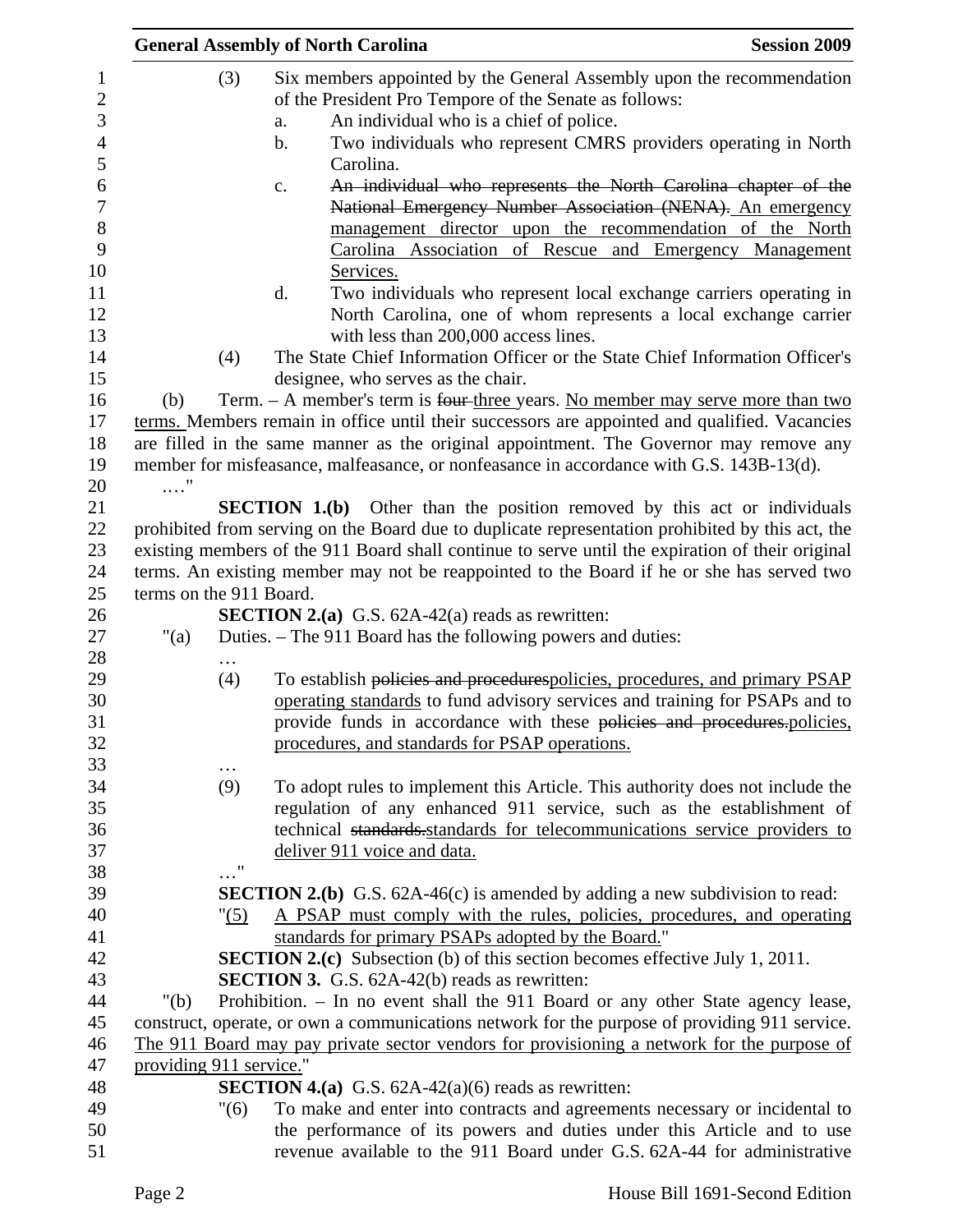|                  |                  | <b>General Assembly of North Carolina</b>                                                        | <b>Session 2009</b> |
|------------------|------------------|--------------------------------------------------------------------------------------------------|---------------------|
| 1                |                  | expenses to pay its obligations under the contracts and agreements. The                          |                     |
| $\overline{c}$   |                  | Board may use funds available to the Board under G.S. 62A-47 to pay its                          |                     |
| 3                |                  | obligations incurred for statewide 911 Projects."                                                |                     |
| $\overline{4}$   |                  | <b>SECTION 4.(b)</b> G.S. $62A-45(c)$ reads as rewritten:                                        |                     |
| 5                | " $(c)$          | Grant Reallocation. – If the amount of reimbursements to CMRS providers by the                   |                     |
| 6                |                  | 911 Board for a fiscal year is less than the amount of funds allocated for reimbursements to     |                     |
| $\tau$           |                  | CMRS providers for that fiscal year, the 911 Board may reallocate part or all of the excess      |                     |
| $8\,$            |                  | amount to the PSAP Grant and 911 Statewide Projects Account established under G.S. 62A-47.       |                     |
| $\boldsymbol{9}$ |                  | The 911 Board may reallocate funds under this subsection only once each calendar year and        |                     |
| 10               |                  | may do so only within the three-month period that follows the end of the fiscal year. If the 911 |                     |
| 11               |                  | Board reallocates more than a total of three million dollars (\$3,000,000) to the PSAP Grant and |                     |
| 12               |                  | 911 Statewide Projects Account in a calendar year, it must consider reducing the amount of the   |                     |
| 13               |                  | service charge in G.S. 62A-44 to reflect more accurately the underlying costs of providing 911   |                     |
| 14               | system services. |                                                                                                  |                     |
| 15               |                  | The 911 Board must make the following findings before it reallocates funds to the PSAP           |                     |
| 16               |                  | Grant and 911 Statewide Projects Account:                                                        |                     |
| 17               | (1)              | There is a critical need for additional funding for PSAPs in rural or high-cost                  |                     |
| 18               |                  | areas to ensure that enhanced 911 service is deployed throughout the State.                      |                     |
| 19               | (2)              | The reallocation will not impair cost recovery by CMRS providers.                                |                     |
| 20               | (3)              | The reallocation will not result in the insolvency of the 911 Fund."                             |                     |
| 21               |                  | <b>SECTION 4.(c)</b> G.S. 62A-47 reads as rewritten:                                             |                     |
| 22               |                  | "§ 62A-47. PSAP Grant and Statewide 911 Projects Account.                                        |                     |
| 23               |                  |                                                                                                  |                     |
| 24               | (b)              | <u>Grant</u> Application. $-$ A PSAP may apply to the 911 Board for a grant from the             |                     |
| 25               |                  | <b>PSAP Grant-Account.</b> An application must be submitted in the manner prescribed by the 911  |                     |
| 26               |                  | Board. The 911 Board may approve a grant application and enter into a grant agreement with a     |                     |
| 27               |                  | PSAP if it determines all of the following:                                                      |                     |
| 28               | (1)              | The costs estimated in the application are reasonable and have been or will                      |                     |
| 29               |                  | be incurred for the purpose of promoting a cost-effective and efficient 911                      |                     |
| 30               |                  | system.                                                                                          |                     |
| 31               | (2)              | The expenses to be incurred by the applicant are consistent with the 911                         |                     |
| 32               |                  | State Plan.                                                                                      |                     |
| 33               | (3)              | There are sufficient funds available in the fiscal year in which the grant                       |                     |
| 34<br>35         |                  | funds will be distributed.                                                                       |                     |
| 36               | (4)              | The costs are authorized PSAP costs under $G.S. 62A-46(c).G.S. 62A-46(c)$<br>or $(c1)$ .         |                     |
| 37               | (c)              | Grant Agreement. – A grant agreement between the 911 Board and a PSAP must                       |                     |
| 38               |                  | include the purpose of the grant, the time frame for implementing the project or program         |                     |
| 39               |                  | funded by the grant, the amount of the grant, and a provision for repaying grant funds if the    |                     |
| 40               |                  | PSAP fails to comply with any of the terms of the grant. The amount of the grant may vary        |                     |
| 41               |                  | among grantees. If the grant is intended to promote the deployment of enhanced 911 service in    |                     |
| 42               |                  | a rural area of the State, the grant agreement must specify how the funds will assist with this  |                     |
| 43               |                  | goal. The 911 Board must publish one or more notices each fiscal year advertising the            |                     |
| 44               |                  | availability of grants from the PSAP Grant Account and detailing the application process,        |                     |
| 45               |                  | including the deadline for submitting applications, any required documents specifying costs,     |                     |
| 46               |                  | either incurred or anticipated, and evidence demonstrating the need for the grant. Any grant     |                     |
| 47               |                  | funds awarded to PSAPs under this section are in addition to any funds reimbursed under          |                     |
| 48               | G.S. 62A-46.     |                                                                                                  |                     |
| 49               | (d)              | <u> Statewide 911 Projects. – The Board may use funds from the Account for statewide</u>         |                     |
| 50               |                  | projects if the Board determines the project meets all of the following requirements:            |                     |
| 51               | (1)              | The project is consistent with the 911 plan.                                                     |                     |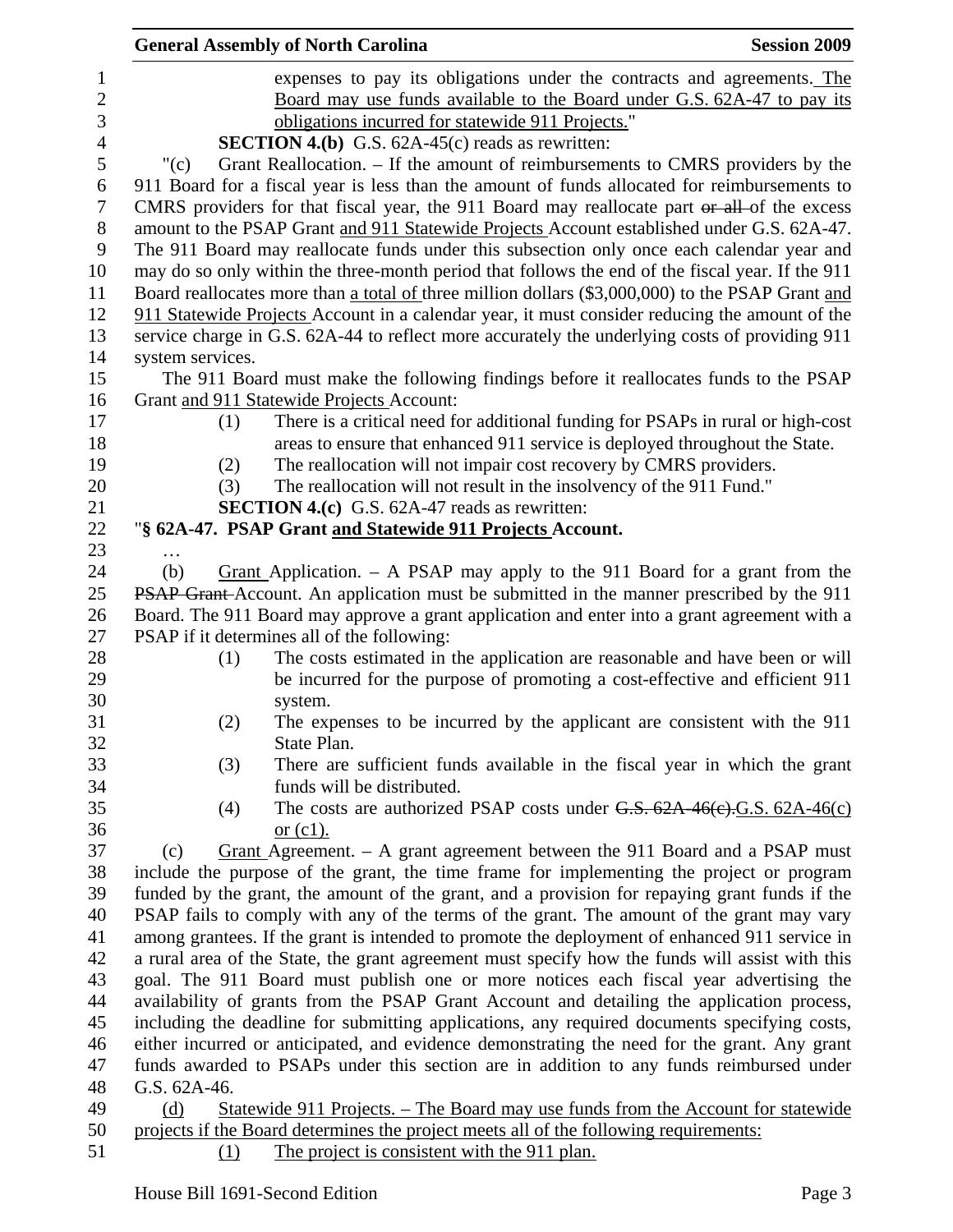|                  |                       | <b>General Assembly of North Carolina</b>                                                         | <b>Session 2009</b> |
|------------------|-----------------------|---------------------------------------------------------------------------------------------------|---------------------|
| $\mathbf{1}$     | (2)                   | The project is cost effective and efficient when compared to the aggregated                       |                     |
| $\mathbf{2}$     |                       | costs incurred by primary PSAPs for implementing individual projects.                             |                     |
| 3                | (3)                   | The project is an eligible expense under G.S. $62A-46(c)$ or $(c1)$ .                             |                     |
| $\overline{4}$   | (4)                   | The project will have statewide benefit for 911 service."                                         |                     |
| 5                |                       | <b>SECTION 4.(d)</b> G.S. 62A-43(d) reads as rewritten:                                           |                     |
| 6                | " $(d)$               | Adjustment of Charge. - The 911 Board must monitor the revenues generated by the                  |                     |
| $\boldsymbol{7}$ |                       | service charge. If the 911 Board determines that the rate produces revenue in excess of or        |                     |
| $8\,$            |                       | insufficient for the amount needed, the 911 Board must reducemay adjust the rate. The reduced     |                     |
| 9                |                       | rate must ensure full cost recovery for voice communications service providers and for primary    |                     |
| 10               |                       | PSAPs over a reasonable period of time. A change in the amount of the rate becomes effective      |                     |
| 11               |                       | only on July 1 of an even-numberedany year. The 911 Board must notify providers of a change       |                     |
| 12               |                       | in the rate at least 90 days before the change becomes effective."                                |                     |
| 13               |                       | <b>SECTION 5.</b> G.S. 62A-44(b) reads as rewritten:                                              |                     |
| 14               | "(b)                  | Allocation of Revenues. – The percentage of the funds remitted under G.S. 62A-43                  |                     |
| 15               |                       | which The the 911 Board may deduct and retain for its administrative expenses is initially set at |                     |
| 16               |                       | one percent (1%) of the total service charges collected. The 911 Board must monitor the           |                     |
| 17               |                       | amount of funds required to meet its financial commitment to providing technical assistance to    |                     |
| 18               |                       | primary PSAPs and may, if costs warrant, adjust the percentage up to two percent $(2\%)$ .        |                     |
| 19               |                       | one percent (1%) of the total service charges remitted to it under G.S. 62A 43 for deposit in the |                     |
| 20               |                       | 911 Fund. The remaining revenues remitted to the 911 Board for deposit in the 911 Fund are        |                     |
| 21               | allocated as follows: |                                                                                                   |                     |
| 22               |                       |                                                                                                   |                     |
| 23               |                       | <b>SECTION 6.(a)</b> G.S. $62A-46(a)$ reads as rewritten:                                         |                     |
| 24               | "(a)                  | Monthly Distribution. - The 911 Board must make monthly distributions to primary                  |                     |
| 25               |                       | PSAPs from the amount allocated to the 911 Fund for PSAPs. The amount to be distributed to        |                     |
| 26               |                       | each primary PSAP is the sum of the following:                                                    |                     |
| 27               | $\leftrightarrow$     | The PSAP's base amount. The PSAP's base amount is the amount the                                  |                     |
| 28               |                       | PSAP received in the fiscal year ending June 30, 2007, and deposited in the                       |                     |
| 29               |                       | Emergency Telephone System Fund of its local governing entity, as reported                        |                     |
| 30               |                       | to the State Treasurer's Office, Local Government Division.                                       |                     |
| 31               | (2)                   | The PSAP's per capita amount. The PSAP's per capita amount is the                                 |                     |
| 32               |                       | PSAP's per capita share of the amount designated by the Board under                               |                     |
| 33               |                       | subsection (b) of this section for the per capita distribution. The 911 Board                     |                     |
| 34               |                       | must use the most recent population estimates certified by the State Budget                       |                     |
| 35               |                       | Officer in making the per capita distribution under this subdivision. A PSAP                      |                     |
| 36               |                       | is not eligible for a distribution under this subdivision unless it provides                      |                     |
| 37               |                       | enhanced 911 service A PSAP is not eligible for a distribution under this                         |                     |
| 38               |                       | subsection unless it provides enhanced 911 service and received                                   |                     |
| 39               |                       | distributions from the 911 Board in the prior fiscal year. The Board must                         |                     |
| 40               |                       | notify PSAPs of the estimated distributions no later than December 31 of                          |                     |
| 41               |                       | each year. The Board must determine actual distributions no later than June                       |                     |
| 42               |                       | of each year. The Board must determine a method for establishing                                  |                     |
| 43               |                       | distributions that is equitable and sustainable, and that ensures distributions                   |                     |
| 44               |                       | for eligible operating costs and anticipated increases for all funded PSAPs.                      |                     |
| 45               |                       | The Board must establish a formula to determine each PSAP's base amount.                          |                     |
| 46               |                       | The formula must be determined and published to PSAPs in the first quarter                        |                     |
| 47               |                       | of the fiscal year preceding the fiscal year in which the formula is used. The                    |                     |
| 48               |                       | <u>Board must not change the funding formula for the base amount more than</u>                    |                     |
| 49               |                       | <u>once every year. In establishing the funding formula, the Board must</u>                       |                     |
| 50               |                       | consider information including population of the area served by a PSAP,                           |                     |
| 51               |                       | PSAP reports and budgets, disbursement histories, historical costs, PSAP                          |                     |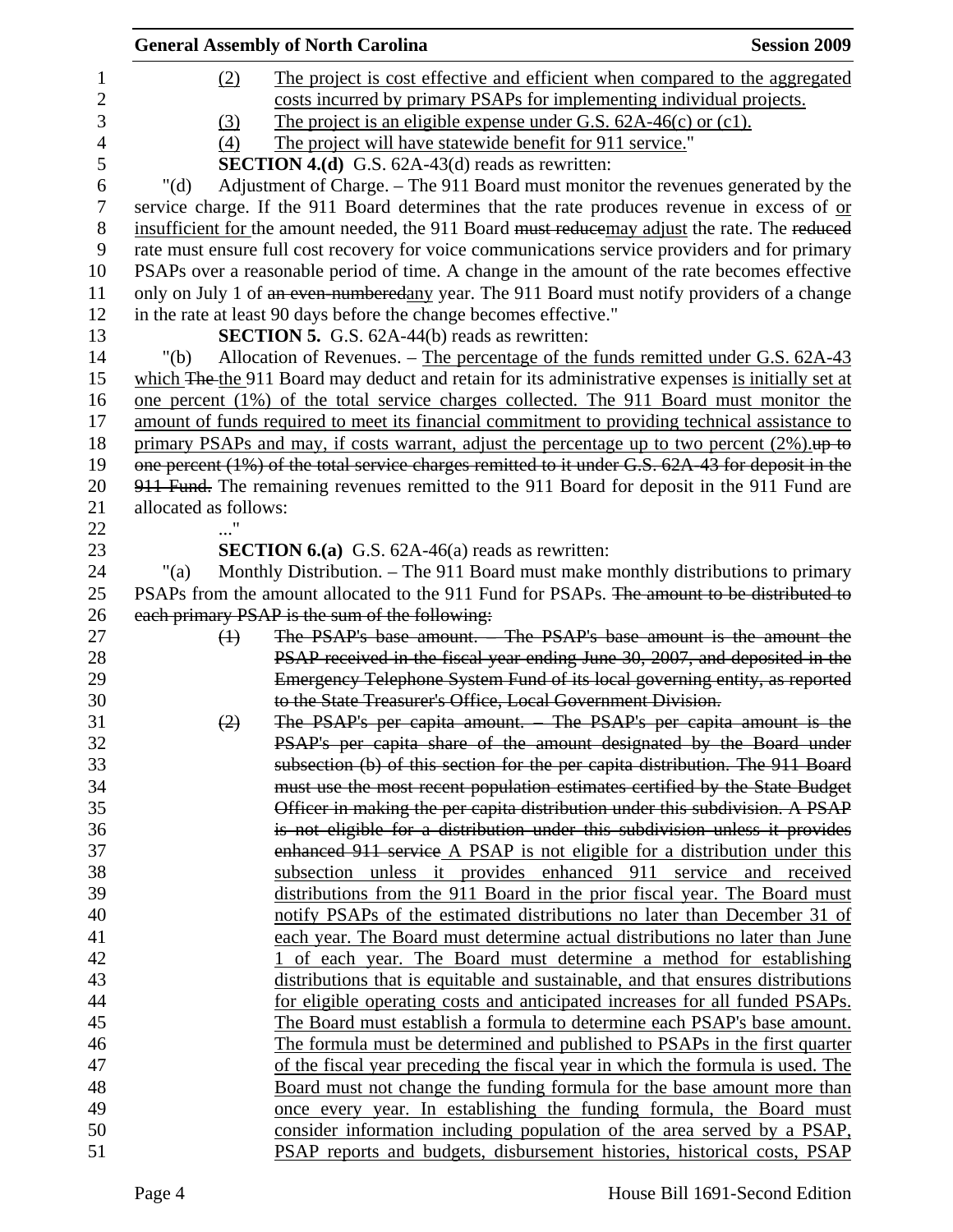|                         | <b>General Assembly of North Carolina</b>                                                                                                                                               | <b>Session 2009</b> |
|-------------------------|-----------------------------------------------------------------------------------------------------------------------------------------------------------------------------------------|---------------------|
|                         | operations, 911 technologies used by the PSAP, compliance with operating                                                                                                                |                     |
|                         | standards of the 911 Board, level of service a PSAP delivers dispatching fire,                                                                                                          |                     |
|                         | Emergency Medical Services, law enforcement, Emergency Medical                                                                                                                          |                     |
|                         | dispatch, and the tier designation of the county in which the PSAP is located                                                                                                           |                     |
|                         | as designated in G.S. 143B-437.08, and any other information deemed                                                                                                                     |                     |
|                         |                                                                                                                                                                                         |                     |
|                         | proper by the Board. In the first quarter of the Board's fiscal year, the Board                                                                                                         |                     |
|                         | must determine whether payments to PSAPs during the preceding fiscal year                                                                                                               |                     |
|                         | exceeded or were less than the eligible costs incurred by each PSAP during                                                                                                              |                     |
|                         | the fiscal year. If a PSAP receives less than its eligible costs in any fiscal                                                                                                          |                     |
|                         | year, the Board may increase a PSAP's distribution in the following fiscal                                                                                                              |                     |
|                         | year above the base amount as determined by the formula to meet the                                                                                                                     |                     |
|                         | estimated eligible costs of the PSAP as determined by the Board. The Board                                                                                                              |                     |
|                         | may not distribute less than the base amount to each PSAP. The Board must                                                                                                               |                     |
|                         | provide a procedure for a PSAP to request a reconsideration of its                                                                                                                      |                     |
|                         | distribution or eligible expenses."                                                                                                                                                     |                     |
|                         | <b>SECTION 6.(b)</b> G.S. 62A-46 is amended by adding a new subsection to read:                                                                                                         |                     |
| "(b1)                   | Carryforward. $-$ A PSAP may carry forward up to twenty percent $(20%)$ of the total                                                                                                    |                     |
|                         | funds disbursed by the Board during a fiscal year for eligible expenditures for capital outlay,                                                                                         |                     |
|                         | capital improvements, or equipment replacement. The twenty percent (20%) limitation does not                                                                                            |                     |
|                         | apply to funds awarded as a grant. Neither the carryforward under this section nor any grant                                                                                            |                     |
|                         | amount may be used in the funding formula to reduce the PSAP base amount."                                                                                                              |                     |
|                         | <b>SECTION 6.(c)</b> This section becomes effective July 1, 2010, but shall not apply to                                                                                                |                     |
|                         | distributions by the Board in fiscal year beginning in 2010.                                                                                                                            |                     |
|                         | <b>SECTION 7.(a)</b> G.S. 62A-40 reads as rewritten:                                                                                                                                    |                     |
| "§ 62A-40. Definitions. |                                                                                                                                                                                         |                     |
|                         | The following definitions apply in this Article.                                                                                                                                        |                     |
|                         |                                                                                                                                                                                         |                     |
| (5)                     | Call taking. – The act of processing a $911$ call for emergency assistance $up$                                                                                                         |                     |
|                         | to the point that the call is ready for dispatch, by a primary PSAP including                                                                                                           |                     |
|                         | the use of 911 system equipment, call classification, location of a caller, and                                                                                                         |                     |
|                         | determination of the appropriate response level for                                                                                                                                     | emergency           |
|                         |                                                                                                                                                                                         |                     |
|                         | responders responders, and dispatching 911 call information to the                                                                                                                      |                     |
|                         | appropriate responder.                                                                                                                                                                  |                     |
|                         |                                                                                                                                                                                         |                     |
|                         |                                                                                                                                                                                         |                     |
| (8a)                    | Dispatch. – The broadcast, transfer, or other retransmittal of emergency call                                                                                                           |                     |
|                         | information by a primary PSAP to responders including the equipment or                                                                                                                  |                     |
|                         | services required for responders to receive information and the equipment to                                                                                                            |                     |
|                         | be used by responders to intercommunicate among themselves.                                                                                                                             |                     |
| (9)                     | Enhanced 911 service. – Directing a 911 call to an appropriate PSAP by                                                                                                                  |                     |
|                         | selective routing or other means based on the geographical location from                                                                                                                |                     |
|                         | which the call originated and providing information defining the                                                                                                                        |                     |
|                         | approximate geographic location and the telephone number of a 911 caller,                                                                                                               |                     |
|                         | in accordance with the FCC Order.                                                                                                                                                       |                     |
| 11                      |                                                                                                                                                                                         |                     |
|                         |                                                                                                                                                                                         |                     |
|                         | <b>SECTION 7.(b)</b> G.S. $62A-46(c)$ reads as rewritten:                                                                                                                               |                     |
| " $(c)$                 | Use of Funds. - A PSAP that receives a distribution from the 911 Fund may not use                                                                                                       |                     |
|                         | the amount received to pay for the lease or purchase of real estate, cosmetic remodeling of<br>emergency dispatch centers, hiring or compensating telecommunicators, or the purchase of |                     |